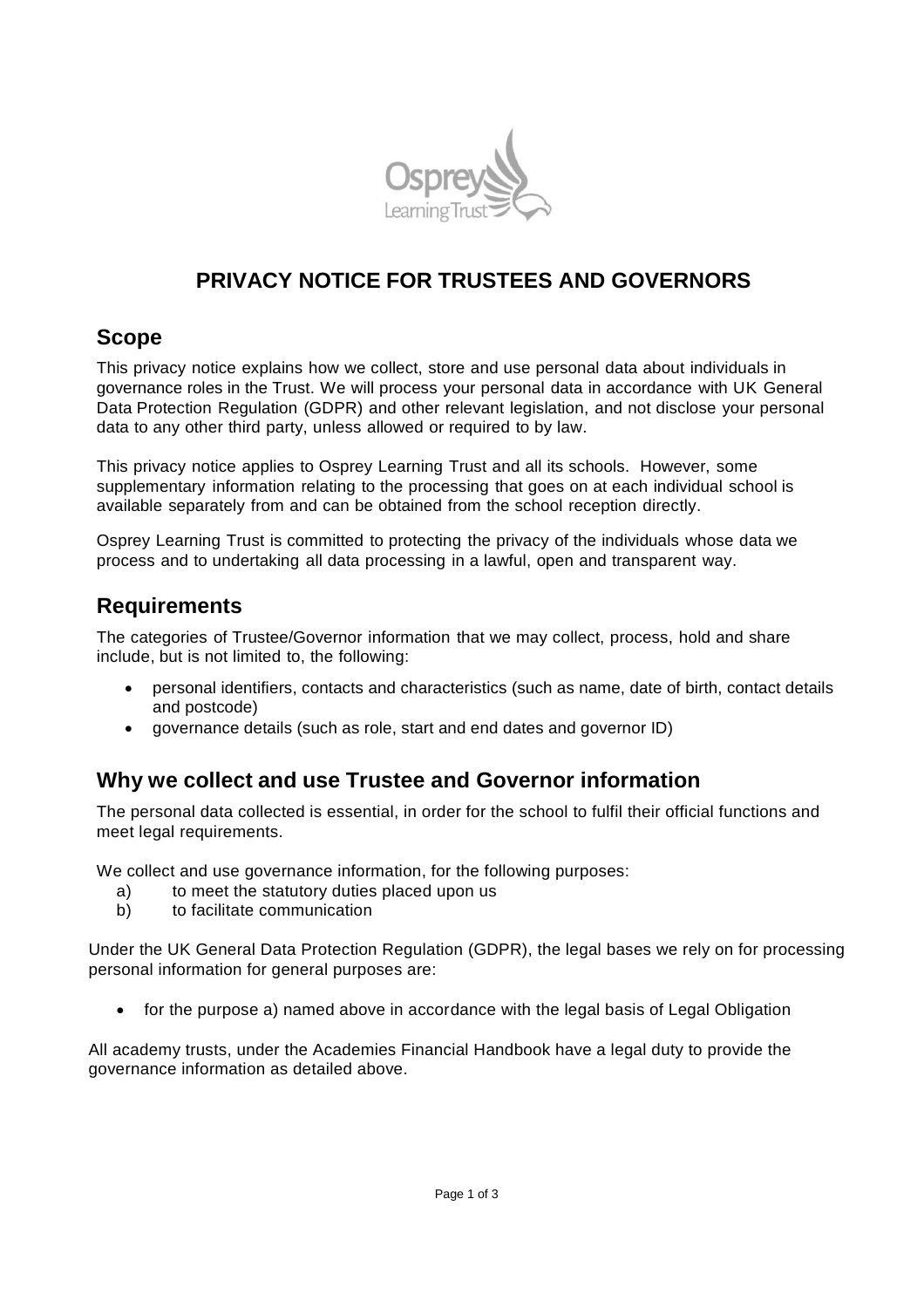# **Collecting governance information**

We collect personal information via application forms, CVs, DBS clearance documentation and email requests.

Governance data is essential for the school's operational use. Whilst the majority of personal information you provide to us is mandatory, some of it may be requested on a voluntary basis. In order to comply with UK GDPR, we will inform you at the point of collection, whether you are required to provide certain information to us or if you have a choice in this.

## **How long governance information will be kept**

We hold data securely for the set amount of time shown in our data retention schedule. For more information on our data retention schedule and how we keep your data safe, please contact the Trust DPO using the details at the bottom of this policy.

#### **Who we share governance information with**

We routinely share this information with:

- our local authority (where applicable)
- the Department for Education (DfE)

We do not share information about our Trustees/Governors with anyone without consent unless the law and our policies allow us to do so

We are required to share information about individuals in governance roles with the (DfE) under the requirements set out in the [Academies Trust](https://www.gov.uk/government/publications/academies-financial-handbook) Handbook

## **Transferring data internationally**

Where we transfer personal data to a country or territory outside the UK we will do so in accordance with data protection law.

## **Requesting access to your personal data**

Under the data protection legislation, you have the right to request access to information about you that we hold. You also have the right to:

- object to processing of personal data that is likely to cause, or is causing, damage or distress
- prevent processing for the purpose of direct marketing
- object to decisions being taken by automated means
- in certain circumstances, have inaccurate personal data rectified, blocked, erased or destroyed; and
- a right to seek redress, either through the ICO, or through the courts

To make a request for your personal information or to exercise your rights under GDPR, we invite you to fill in our Subject Access Form.